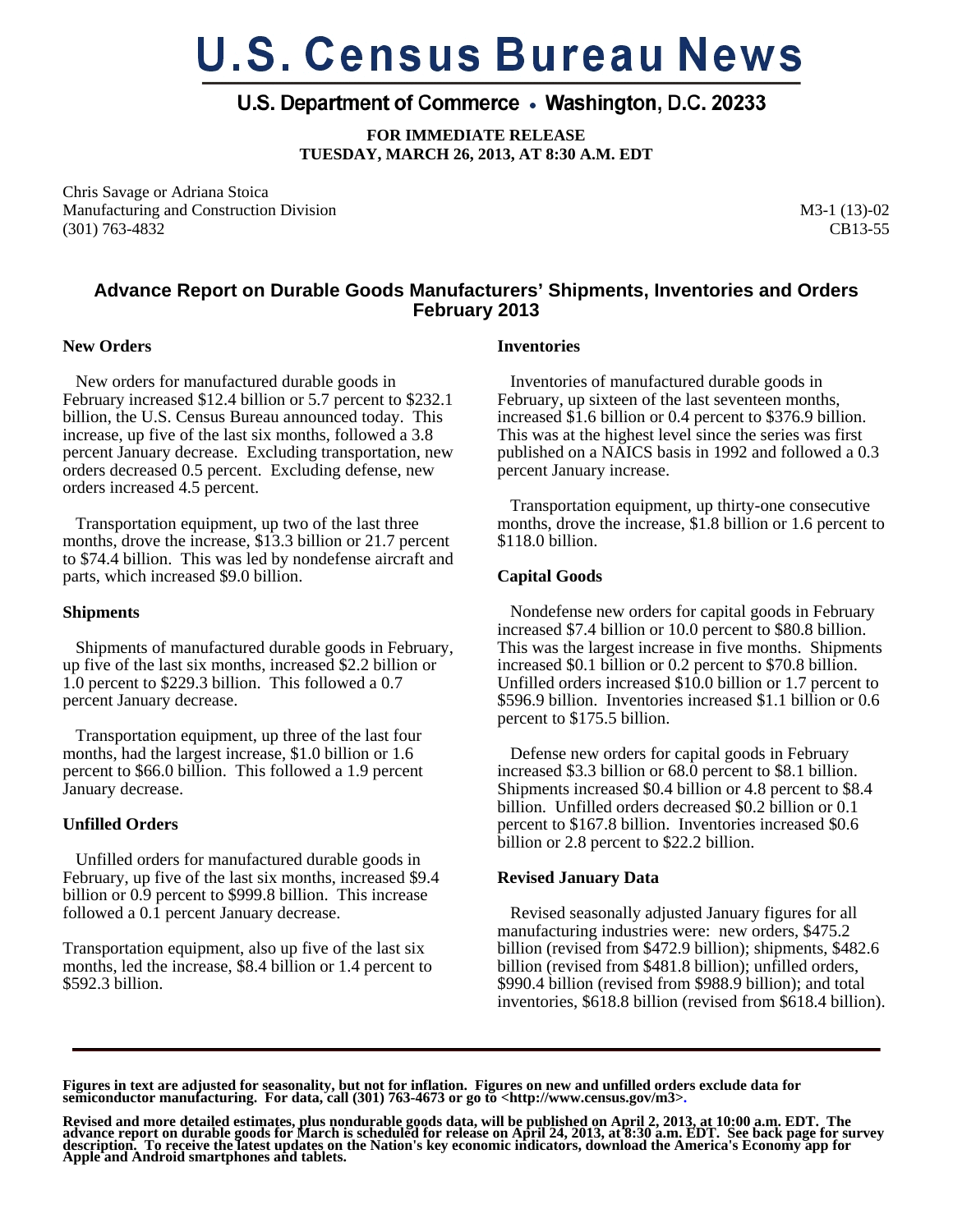#### **Table 1. Durable Goods Manufacturers' Shipments and New Orders 1**

**[Estimates are shown in millions of dollars and are based on data from the Manufacturers' Shipments, Inventories, and Orders Survey.]**

|                                                  | <b>Seasonally Adjusted</b> |                            |                    |                           |                          |                  | <b>Not Seasonally Adjusted</b> |                    |                    |                    |                    |                                |
|--------------------------------------------------|----------------------------|----------------------------|--------------------|---------------------------|--------------------------|------------------|--------------------------------|--------------------|--------------------|--------------------|--------------------|--------------------------------|
|                                                  |                            | Monthly                    |                    |                           | <b>Percent Change</b>    |                  |                                | Monthly            |                    |                    | Year to Date       |                                |
| Item                                             | Feb<br>2013 <sup>2</sup>   | Jan<br>$2013$ <sup>r</sup> | Dec<br>2012        | Jan -<br>$\mathsf{Feb}^2$ | Dec-<br>Jan <sup>'</sup> | Nov-<br>Dec      | Feb<br>2013 <sup>2</sup>       | Jan<br>2013        | Feb<br>2012        | 2013               | 2012               | Percent<br>Change<br>2013/2012 |
| <b>DURABLE GOODS</b>                             |                            |                            |                    |                           |                          |                  |                                |                    |                    |                    |                    |                                |
| Total:                                           |                            |                            |                    |                           |                          |                  |                                |                    |                    |                    |                    |                                |
| Shipments<br>New Orders <sup>4</sup>             | 229,330<br>232,108         | 227,170<br>219,688         | 228,867<br>228,445 | 1.0<br>5.7                | $-0.7$<br>$-3.8$         | 0.6<br>3.6       | 214,572<br>226,875             | 207,019<br>205,271 | 212,766<br>224,263 | 421,591<br>432,146 | 411.684<br>429,581 | 2.4<br>0.6                     |
| <b>Excluding transportation:</b>                 |                            |                            |                    |                           |                          |                  |                                |                    |                    |                    |                    |                                |
| Shipments                                        | 163,312                    | 162,161                    | 162,631            | 0.7                       | $-0.3$                   | 0.5              | 150,452                        | 149,755            | 151,816            | 300,207            | 296,741            | 1.2                            |
| New Orders <sup>4</sup>                          | 157,711                    | 158,567                    | 154,068            | $-0.5$                    | 2.9                      | 0.8              | 152,271                        | 151,240            | 154,877            | 303,511            | 299,860            | 1.2                            |
| <b>Excluding defense:</b>                        |                            |                            |                    |                           |                          |                  |                                |                    |                    |                    |                    |                                |
| Shipments                                        | 218,731                    | 216,869                    | 217,506            | 0.9                       | $-0.3$                   | 0.5              | 204,473                        | 198,629            | 202,667            | 403,102            | 392,644            | 2.7                            |
| New Orders <sup>4</sup>                          | 222,052                    | 212,524                    | 210,182            | 4.5                       | 1.1                      | 0.3              | 216,807                        | 197,633            | 212,904            | 414,440            | 408,732            | 1.4                            |
| Manufacturing with unfilled orders:              |                            |                            |                    |                           |                          |                  |                                |                    |                    |                    |                    |                                |
| Shipments                                        | 158,928                    | 158,219                    | 161,036            | 0.4                       | $-1.7$                   | 0.3              | 148,678                        | 143,229            | 150,461            | 291,907            | 290,959            | 0.3                            |
| New Orders                                       | 168,334                    | 157,720                    | 168,046            | 6.7                       | -6.1                     | 4.4              | 166,340                        | 149,123            | 167,984            | 315,463            | 322,437            | $-2.2$                         |
| <b>Primary metals:</b>                           |                            |                            |                    |                           |                          |                  |                                |                    |                    |                    |                    |                                |
| Shipments                                        | 28,875                     | 29,031                     | 29,927             | $-0.5$                    | $-3.0$                   | 1.9              | 27,886                         | 28,720             | 29,062             | 56,606             | 57,077             | $-0.8$                         |
| New Orders                                       | 29,229                     | 28,736                     | 29,118             | 1.7                       | $-1.3$                   | 1.6              | 29,115                         | 29,530             | 29,205             | 58,645             | 58,406             | 0.4                            |
| <b>Fabricated metal products:</b>                |                            |                            |                    |                           |                          |                  |                                |                    |                    |                    |                    |                                |
| Shipments                                        | 28,112                     | 27,874                     | 27,288             | 0.9                       | 2.1                      | $-0.4$           | 25,905                         | 26,198             | 26,243             | 52,103             | 51,950             | 0.3                            |
| New Orders                                       | 28,135                     | 29,427                     | 29,011             | $-4.4$                    | 1.4                      | 4.1              | 27,924                         | 28,907             | 28,182             | 56,831             | 54,603             | 4.1                            |
| Machinery:                                       |                            |                            |                    |                           |                          |                  |                                |                    |                    |                    |                    |                                |
| Shipments<br>New Orders                          | 34,330<br>34,815           | 33,432<br>35,614           | 33,272<br>30,742   | 2.7<br>$-2.2$             | 0.5<br>15.8              | $-1.1$<br>$-3.0$ | 31,744<br>33,780               | 29,639<br>34,117   | 30,007<br>33,796   | 61,383<br>67,897   | 56,849<br>64,667   | 8.0<br>5.0                     |
|                                                  |                            |                            |                    |                           |                          |                  |                                |                    |                    |                    |                    |                                |
| Computers and electronic products <sup>4</sup> : |                            |                            |                    |                           |                          |                  |                                |                    |                    |                    |                    |                                |
| Shipments                                        | 27,074                     | 27,209<br>20,437           | 28,144             | $-0.5$                    | $-3.3$                   | 1.3<br>2.7       | 23,814                         | 24,753             | 26,052             | 48,567             | 51,961             | $-6.5$<br>$-9.8$               |
| New Orders                                       | 20,696                     |                            | 21,412             | 1.3                       | -4.6                     |                  | 19,782                         | 17,908             | 22,453             | 37,690             | 41,799             |                                |
| Computers and related products:                  |                            |                            |                    |                           |                          |                  |                                |                    |                    |                    |                    |                                |
| Shipments                                        | 2,303                      | 2,298                      | 2,750              | 0.2<br>4.9                | $-16.4$                  | 13.4             | 1,670                          | 1,630              | 2,361              | 3,300              | 4,688              | $-29.6$                        |
| New Orders                                       | 2,405                      | 2,293                      | 2,716              |                           | $-15.6$                  | 6.2              | 1,772                          | 1,625              | 2,331              | 3,397              | 4,617              | $-26.4$                        |
| <b>Communications equipment:</b>                 |                            |                            |                    |                           |                          |                  |                                |                    |                    |                    |                    |                                |
| Shipments<br>New Orders                          | 3,191<br>3,512             | 3,246<br>3,800             | 3,142<br>3,965     | $-1.7$<br>$-7.6$          | 3.3<br>$-4.2$            | 1.7<br>8.4       | 2,843<br>3,638                 | 2,611<br>3,242     | 2,831<br>3,753     | 5,454<br>6,880     | 5,316<br>6,402     | 2.6<br>7.5                     |
|                                                  |                            |                            |                    |                           |                          |                  |                                |                    |                    |                    |                    |                                |
| Electrical equipment, appliances,                |                            |                            |                    |                           |                          |                  |                                |                    |                    |                    |                    |                                |
| and components:<br>Shipments                     | 10,151                     | 10,064                     | 10,026             | 0.9                       | 0.4                      | 0.3              | 9,309                          | 9,065              | 9,339              | 18,374             | 18,207             | 0.9                            |
| New Orders                                       | 10,127                     | 9,844                      | 9,891              | 2.9                       | $-0.5$                   | $-3.3$           | 9,696                          | 9,460              | 9,726              | 19,156             | 19,347             | $-1.0$                         |
| <b>Transportation equipment:</b>                 |                            |                            |                    |                           |                          |                  |                                |                    |                    |                    |                    |                                |
| Shipments                                        | 66,018                     | 65,009                     | 66,236             | 1.6                       | -1.9                     | 0.8              | 64,120                         | 57,264             | 60,950             | 121,384            | 114,943            | 5.6                            |
| New Orders                                       | 74,397                     | 61,121                     | 74,377             | 21.7                      | $-17.8$                  | 9.9              | 74,604                         | 54,031             | 69,386             | 128,635            | 129,721            | $-0.8$                         |
| Motor vehicles and parts:                        |                            |                            |                    |                           |                          |                  |                                |                    |                    |                    |                    |                                |
|                                                  | 46,191                     | 44,489                     | 44,302             | 3.8                       | 0.4                      | 0.1              | 46,065                         | 41,619             | 42,388             | 87,684             | 80,185             | 9.4                            |
| New Orders                                       | 46,154                     | 44,443                     | 44,085             | 3.8                       | 0.8                      | 0.2              | 46,318                         | 41,661             | 42,631             | 87,979             | 80,413             | 9.4                            |
| Nondefense aircraft and parts:                   |                            |                            |                    |                           |                          |                  |                                |                    |                    |                    |                    |                                |
| Shipments<br>New Orders                          | 8,908<br>18,343            | 9,948<br>9,392             | 10,664<br>12,361   | $-10.5$<br>95.3           | $-6.7$<br>$-24.0$        | 1.3<br>$-3.2$    | 7,846<br>19,053                | 7,276<br>5,049     | 8,505<br>16,602    | 15,122<br>24,102   | 15,661<br>29,994   | $-3.4$<br>$-19.6$              |
|                                                  |                            |                            |                    |                           |                          |                  |                                |                    |                    |                    |                    |                                |
| Defense aircraft and parts:                      |                            |                            |                    |                           |                          |                  |                                |                    |                    |                    |                    |                                |
| Shipments<br>New Orders                          | 4,508<br>3,018             | 4,222<br>2,804             | 4,917<br>8,020     | 6.8<br>7.6                | $-14.1$<br>$-65.0$       | 3.6<br>58.5      | 4,133<br>2,408                 | 3,251<br>3,411     | 3,957<br>4,660     | 7,384<br>5,819     | 7,814<br>8,968     | $-5.5$<br>$-35.1$              |
|                                                  |                            |                            |                    |                           |                          |                  |                                |                    |                    |                    |                    |                                |
| All other durable goods:<br>Shipments            | 34,770                     | 34,551                     | 33,974             | 0.6                       | 1.7                      |                  | 31,794                         | 31,380             | 31,113             | 63,174             | 60,697             |                                |
| New Orders                                       | 34,709                     | 34,509                     | 33,894             | 0.6                       | 1.8                      | 1.1<br>0.9       | 31,974                         | 31,318             | 31,515             | 63,292             | 61,038             | 4.1<br>3.7                     |
|                                                  |                            |                            |                    |                           |                          |                  |                                |                    |                    |                    |                    |                                |
| Capital goods <sup>3</sup> :                     |                            |                            |                    |                           |                          |                  |                                |                    |                    |                    |                    |                                |
| Shipments<br>New Orders                          | 79,130<br>88,900           | 78,604<br>78,227           | 80,796<br>88,133   | 0.7<br>13.6               | $-2.7$<br>$-11.2$        | 1.1<br>11.5      | 73,002<br>88,319               | 67,850<br>70,914   | 73,429<br>88,309   | 140,852<br>159,233 | 140,072<br>167,616 | 0.6<br>$-5.0$                  |
|                                                  |                            |                            |                    |                           |                          |                  |                                |                    |                    |                    |                    |                                |
| Nondefense capital goods:                        |                            |                            |                    |                           |                          |                  |                                |                    |                    |                    |                    |                                |
| Shipments                                        | 70,763                     | 70,622                     | 71,766             | 0.2<br>10.0               | $-1.6$                   | 0.5              | 64,832                         | 61,270             | 65,457             | 126,102            | 125,131            | 0.8                            |
| New Orders                                       | 80,752                     | 73,378                     | 71,934             |                           | 2.0                      | 1.0              | 79,919                         | 65,650             | 79,521             | 145,569            | 151,468            | $-3.9$                         |
| <b>Excluding aircraft:</b>                       |                            |                            |                    |                           |                          |                  |                                |                    |                    |                    |                    |                                |
| Shipments                                        | 65,342                     | 64,099                     | 64,546             | 1.9                       | $-0.7$                   | 0.1              | 60,159                         | 57,034             | 60,008             | 117,193            | 115,447            | 1.5                            |
| New Orders                                       | 65,783                     | 67,612                     | 63,346             | $-2.7$                    | 6.7                      | $-0.8$           | 64,005                         | 64,299             | 66,331             | 128,304            | 127,472            | 0.7                            |
| Defense capital goods:                           |                            |                            |                    |                           |                          |                  |                                |                    |                    |                    |                    |                                |
| Shipments                                        | 8,367<br>8,148             | 7,982<br>4,849             | 9,030<br>16,199    | 4.8<br>68.C               | $-11.6$<br>$-70.7$       | 5.9<br>107.2     | 8,170<br>8,400                 | 6,580<br>5,264     | 7,972<br>8,788     | 14,750<br>13,664   | 14,941<br>16,148   | $-1.3$<br>$-15.4$              |
| New Orders                                       |                            |                            |                    |                           |                          |                  |                                |                    |                    |                    |                    |                                |

r Revised data due to late receipts and concurrent seasonal adjustment.

<sup>1</sup> Estimates of shipments and new orders are for the duration of the period, while estimates of unfilled orders and total inventories are for the end of the period. Not seasonally adjusted estimates of<br>shipments and new o

<sup>2</sup> Based on advance sample. Estimates of manufacturers' shipments, inventories, and orders are subject to survey error and revision. One major component of survey error is nonsampling error, which<br>includes errors of cover

<sup>3</sup> The Capital Goods Industries include Nondefense : small arms and ordnance not metally made provide the masked incomposing in the includent and increased in a field machinery; industrial mading equipment; all mading equ medical equipment and supplies.<br>Defense Capital Goods include : small arms and ordnance, come

.<br>nications equipment, aircraft; missiles, space vehicles, and parts, ships and boats, and search and navigation equipment. 4 Estimates of shipments for the semiconductor industry are no longer shown separately. Estimates and percent changes of shipments and inventories for the semiconductor industry are included

in computers and electronic products, and all other applicable aggregate totals. Estimates and percent changes for new orders and unfilled orders exclude semiconductor industry data.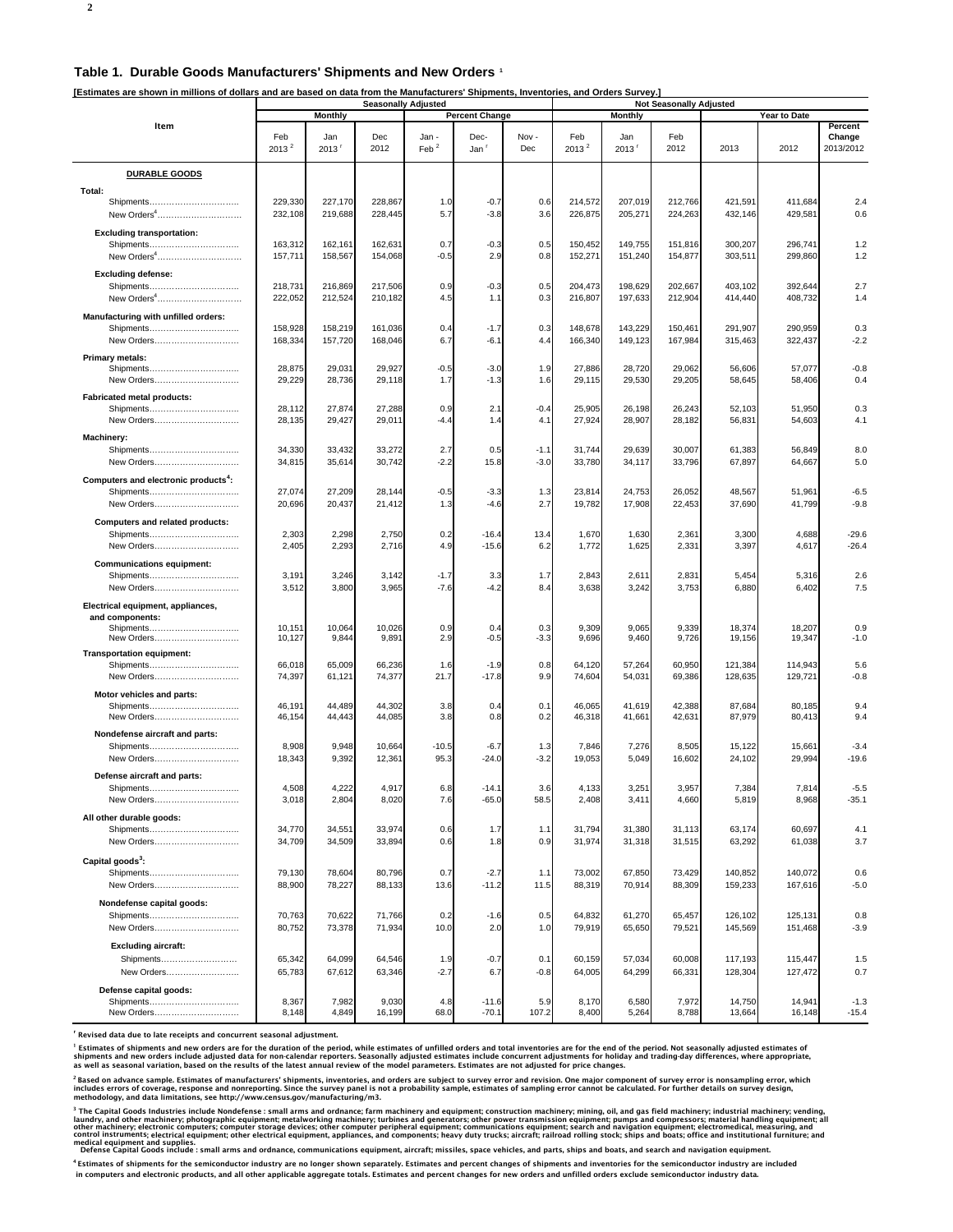#### **Table 2. Durable Goods Manufacturers' Unfilled Orders and Total Inventories 1**

| [Estimates are shown in millions of dollars and are based on data from the Manufacturers' Shipments, Inventories, and Orders Survey.] |                                         |                            | <b>Seasonally Adjusted</b> | <b>Not Seasonally Adjusted</b> |                          |                  |                      |                            |                    |                         |
|---------------------------------------------------------------------------------------------------------------------------------------|-----------------------------------------|----------------------------|----------------------------|--------------------------------|--------------------------|------------------|----------------------|----------------------------|--------------------|-------------------------|
|                                                                                                                                       | <b>Monthly</b><br><b>Percent Change</b> |                            |                            |                                |                          |                  |                      | Percent                    |                    |                         |
| Item                                                                                                                                  | Feb<br>$2013^2$                         | Jan<br>$2013$ <sup>r</sup> | Dec<br>2012                | Jan -<br>Feb $^2$              | Dec-<br>Jan <sup>r</sup> | Nov-<br>Dec      | Feb<br>$2013^2$      | Jan<br>$2013$ <sup>r</sup> | Feb<br>2012        | Change<br>2013/<br>2012 |
| <b>DURABLE GOODS</b>                                                                                                                  |                                         |                            |                            |                                |                          |                  |                      |                            |                    |                         |
| Total:                                                                                                                                |                                         |                            |                            |                                |                          |                  |                      |                            |                    |                         |
| Unfilled Orders <sup>4</sup><br>Total Inventories                                                                                     | 999,763<br>376,925                      | 990,357<br>375,320         | 990,856<br>374,087         | 0.9<br>0.4                     | $-0.1$<br>0.3            | 0.7<br>$-0.1$    | 1,012,524<br>378,369 | 994,862<br>373,668         | 997,401<br>362,899 | 1.5<br>4.3              |
| <b>Excluding transportation:</b>                                                                                                      |                                         |                            |                            |                                |                          |                  |                      |                            |                    |                         |
| Unfilled Orders <sup>4</sup><br>Total Inventories                                                                                     | 407,472<br>258,888                      | 406,445<br>259,123         | 403,056<br>259,302         | 0.3<br>$-0.1$                  | 0.8<br>$-0.1$            | $-0.3$<br>$-0.3$ | 411,515<br>260,226   | 404,337<br>258,239         | 421,957<br>256,743 | $-2.5$<br>1.4           |
| <b>Excluding defense:</b><br>Unfilled Orders <sup>4</sup><br>Total Inventories                                                        | 806,611<br>349,850                      | 796,662<br>348,972         | 794,024<br>347,830         | 1.2<br>0.3                     | 0.3<br>0.3               | 0.0<br>$-0.1$    | 817,514<br>351,156   | 799,821<br>347,269         | 806,077<br>337,088 | 1.4<br>4.2              |
| Manufacturing with unfilled orders:<br>Unfilled Orders<br>Total Inventories                                                           | 999,763<br>307,309                      | 990,357<br>305,198         | 990,856<br>303,675         | 0.9<br>0.7                     | $-0.1$<br>0.5            | 0.7<br>0.0       | 1,012,524<br>308,060 | 994,862<br>303,510         | 997,401<br>294,027 | 1.5<br>4.8              |
| <b>Primary metals:</b><br>Unfilled Orders<br>Total Inventories                                                                        | 30,483<br>34,537                        | 30,129<br>34,643           | 30,424<br>34,738           | 1.2<br>-0.3                    | $-1.0$<br>$-0.3$         | $-2.6$<br>0.5    | 31,974<br>34,466     | 30,745<br>34,316           | 37,331<br>35,049   | $-14.4$<br>$-1.7$       |
| <b>Fabricated metal products:</b><br>Unfilled Orders<br>Total Inventories                                                             | 86,540<br>46,095                        | 86.517<br>45,954           | 84.964<br>45,988           | 0.0<br>0.3                     | 1.8<br>$-0.1$            | 2.1<br>-0.1      | 86,892<br>46,119     | 84,873<br>45,766           | 80,024<br>45,646   | 8.6<br>1.0              |
| Machinery:<br>Unfilled Orders<br>Total Inventories                                                                                    | 124,218<br>65,287                       | 123,733<br>65,507          | 121,551<br>66,063          | 0.4<br>-0.3                    | 1.8<br>$-0.8$            | $-2.0$<br>$-0.7$ | 125,288<br>66,054    | 123,252<br>65,237          | 142,280<br>65,022  | $-11.9$<br>1.6          |
| Computers and electronic products <sup>4</sup> :<br>Unfilled Orders<br>Total Inventories                                              | 138,333<br>46,238                       | 138,083<br>46,293          | 137,872<br>46,317          | 0.2<br>$-0.1$                  | 0.2<br>$-0.1$            | 0.5<br>-0.5      | 139,366<br>46,283    | 138,039<br>46,214          | 133,531<br>45,558  | 4.4<br>1.6              |
| Computers and related products:<br>Unfilled Orders<br>Total Inventories                                                               | 1,438<br>3,806                          | 1,336<br>3,825             | 1,341<br>3,704             | 7.6<br>$-0.5$                  | $-0.4$<br>3.3            | $-2.5$<br>$-2.9$ | 1,438<br>3,828       | 1,336<br>3,702             | 1,085<br>4,027     | 32.5<br>$-4.9$          |
| <b>Communications equipment:</b><br>Unfilled Orders<br>Total Inventories                                                              | 35,991<br>8,309                         | 35,670<br>8,299            | 35,116<br>8,224            | 0.9<br>0.1                     | 1.6<br>0.9               | 2.4<br>$-0.6$    | 36,378<br>8,426      | 35,583<br>8,383            | 32,047<br>8,717    | 13.5<br>$-3.3$          |
| Electrical equipment, appliances,                                                                                                     |                                         |                            |                            |                                |                          |                  |                      |                            |                    |                         |
| and components:<br>Unfilled Orders<br>Total Inventories                                                                               | 20,723<br>15,735                        | 20,747<br>15,782           | 20,967<br>15,472           | $-0.1$<br>$-0.3$               | $-1.0$<br>2.0            | $-0.6$<br>$-1.2$ | 21,134<br>15,883     | 20,747<br>15,780           | 21,868<br>15,555   | $-3.4$<br>2.1           |
| Transportation equipment:<br>Unfilled Orders<br>Total Inventories                                                                     | 592,291<br>118,037                      | 583,912<br>116,197         | 587,800<br>114,785         | 1.4<br>1.6                     | $-0.7$<br>1.2            | 1.4<br>0.2       | 601,009<br>118,143   | 590.525<br>115,429         | 575,444<br>106,156 | 4.4<br>11.3             |
| Motor vehicles and parts:<br>Unfilled Orders<br>Total Inventories                                                                     | 15,500<br>25,261                        | 15,537<br>25,410           | 15,583<br>25,609           | $-0.2$<br>$-0.6$               | $-0.3$<br>$-0.8$         | $-1.4$<br>$-0.2$ | 16,129<br>25,296     | 15,876<br>25,535           | 17,346<br>24,628   | $-7.0$<br>2.7           |
| <b>Nondefense Aircraft and parts:</b><br>Unfilled Orders<br>Total Inventories                                                         | 420,744<br>65,290                       | 411,309<br>63,849          | 411,865<br>62,154          | 2.3<br>2.3                     | $-0.1$<br>2.7            | 0.4<br>0.1       | 427,198<br>65,238    | 415,991<br>62,917          | 400,090<br>55,607  | 6.8<br>17.3             |
| Defense Aircraft and parts:<br>Unfilled Orders<br>Total Inventories                                                                   | 63,358<br>14,507                        | 64,848<br>13,840           | 66,266<br>13,816           | $-2.3$<br>4.8                  | $-2.1$<br>0.2            | 4.9<br>1.4       | 64,337<br>14,511     | 66,062<br>13,734           | 60,510<br>13,282   | 6.3<br>9.3              |
| All other durable goods:<br>Unfilled Orders<br>Total Inventories                                                                      | 7,175<br>50,996                         | 7,236<br>50,944            | 7,278<br>50,724            | $-0.8$<br>0.1                  | $-0.6$<br>0.4            | $-1.1$<br>0.0    | 6,861<br>51,421      | 6,681<br>50,926            | 6,923<br>49,913    | $-0.9$<br>3.0           |
| Capital goods <sup>3</sup> :<br>Unfilled Orders<br>Total Inventories                                                                  | 764,734<br>197,650                      | 754,964<br>195,984         | 755,341<br>194,035         | 1.3<br>0.9                     | 0.0<br>1.0               | 1.0<br>$-0.5$    | 774,285<br>198,347   | 758,968<br>194,504         | 756,990<br>185,363 | 2.3<br>7.0              |
| Nondefense capital goods:<br>Unfilled Orders<br>Total Inventories                                                                     | 596.897<br>175,469                      | 586,908<br>174,412         | 584,152<br>172,581         | 1.7<br>0.6                     | 0.5<br>1.1               | 0.0<br>$-0.6$    | 605,127<br>176,032   | 590,040<br>172,775         | 590,452<br>164,504 | 2.5<br>7.0              |
| <b>Excluding aircraft:</b><br>Unfilled Orders<br>Total Inventories                                                                    | 235,896<br>120,458                      | 235,455<br>120,802         | 231,942<br>120,651         | 0.2<br>$-0.3$                  | 1.5<br>0.1               | $-0.5$<br>-0.7   | 238,384<br>121,168   | 234,538<br>120,153         | 245,432<br>118,269 | $-2.9$<br>2.5           |
| Defense capital goods:<br>Unfilled Orders<br>Total Inventories                                                                        | 167,837<br>22,181                       | 168,056<br>21,572          | 171,189<br>21,454          | $-0.1$<br>2.8                  | $-1.8$<br>0.6            | 4.4<br>$-0.2$    | 169,158<br>22,315    | 168,928<br>21,729          | 166,538<br>20,859  | 1.6<br>7.0              |

See footnotes at end of Table 1